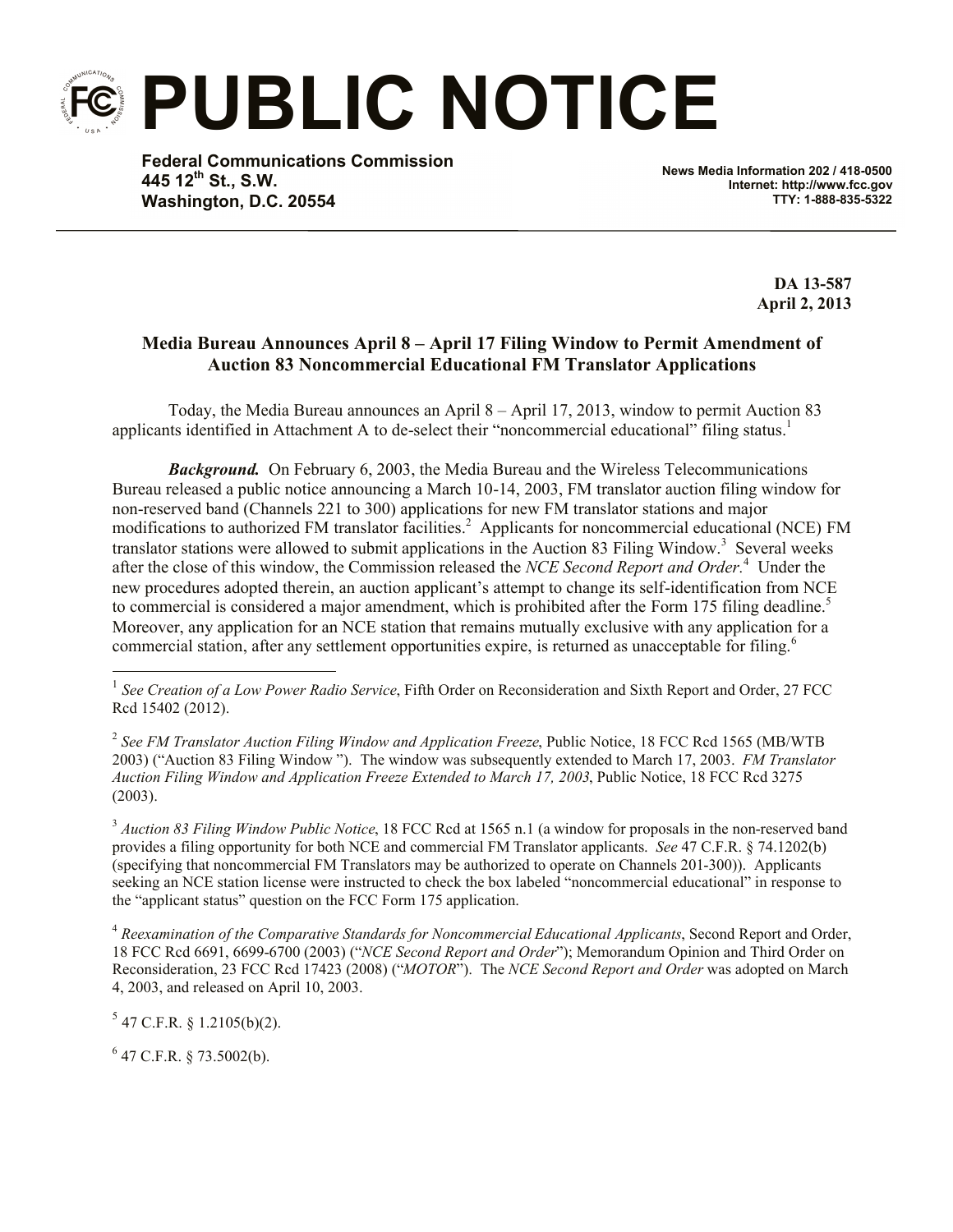On reconsideration of the *Second Report and Order*, the Commission recognized the "unfairness" of dismissing applications that "had sought to be licensed as NCE stations . . . without knowledge of the consequences of this decision."<sup>7</sup> Accordingly, it directed the Media Bureau to announce a window for the sole purpose of providing an identified group of long pending NCE FM (full power) applications with a one-time opportunity to amend their applications to apply for commercial stations.<sup>8</sup> The Commission to date has waived Section 1.2105(b)(2) on three separate occasions to allow auction applicants to "de-select" NCE filing status.<sup>9</sup> These same considerations are controlling here with regard to the remaining Auction 83 applicants. At the time that the window closed, Auction 83 applicants did not know and could not have known that "checking" the NCE box could be irreversibly fatal in any "mixed" commercial/NCE mutually exclusive FM translator application group. The public interest is best served by waiving the prohibition against post-window major amendments for the limited purpose of permitting these applicants to de-select their prior NCE "applicant status" selection.

Equitable considerations also strongly favor providing this relief. Most importantly, strict enforcement of the major change prohibition would be inconsistent with basic due process requirements. As the Court has noted, "[F]undamental fairness . . . requires that an exacting application standard, enforced by the severe sanction of dismissal without consideration on the merits, be accompanied by full and explicit notice of all prerequisites for such consideration."<sup>10</sup> Obviously, such notice was lacking here. We find unpersuasive the counterargument that commercial applicants may have relied on the expectation that the Commission would strictly enforce Section 1.2105 in making decisions about which Auction 83 proposals to prosecute.<sup>11</sup> This waiver relief – to "give applicants for NCE stations one opportunity to reevaluate their long pending plans in the context of *full and complete information about how the licensing*  process will work<sup>"12</sup> - is identical to the relief which the Commission has provided repeatedly to essentially identically situated applicants. Thus, competing applicants could have reasonably anticipated that the Commission would afford these applicants an opportunity to participate in the upcoming auction. In particular, we note that the Commission has provided this relief to applicants with proposals that have been pending in mixed MX groups for up to fifteen years.<sup>13</sup> We find without merit the claim that relief is

l

9 *See American Family Association, et al*., DA 04-3037, Letter, 19 FCC Rcd 18681 (MB/WTB 2004) (Auction 37); *Supplemental Notice Concerning Status of FCC Form 175 Applications to Participate in Auction 37*, Public Notice, 19 FCC Rcd 18696 (MB/WTB 2004); *Christian Broadcasting, Inc.*. Letter, 24 FCC Rcd 2212 (2009) (providing a 30 day opportunity to amend certain Auction 84 applications); *Auction 88 Waiver PN*, 24 FCC Rcd at 12188.

<sup>10</sup> *Salzer v. FCC*, 778 F.2d 869, 871-72 (D.C. Cir. 1985).

<sup>11</sup> *See Bond Broadcasting, Inc. and East Kentucky Broadcasting Corp.*, Request for Declaratory Ruling, MM Docket No. 97-234 and MB Docket No. 07-172 (filed Mar. 21, 2013) at 6 ("*Request for Declaratory Ruling*").

<sup>12</sup> *MOTOR*, 23 FCC Rcd at 17428 (emphasis added).

<sup>13</sup> *See Auction 88 Waiver PN* at 12189-95. The *Request for Declaratory Ruling* erroneously asserts that prior waivers have involved only commercial applications. *See Request for Declaratory Ruling* at 9-10.

<sup>7</sup> *MOTOR*, 23 FCC Rcd at 17427-28.

<sup>8</sup> *See id. See also Window Opened to October 30, 2009, to Permit Amendment of Applications for Noncommercial Educational Stations in Pending, Closed Mixed Groups*, Public Notice, 24 FCC Rcd 12188 (MB 2009) ("*Auction 88 Waiver PN*").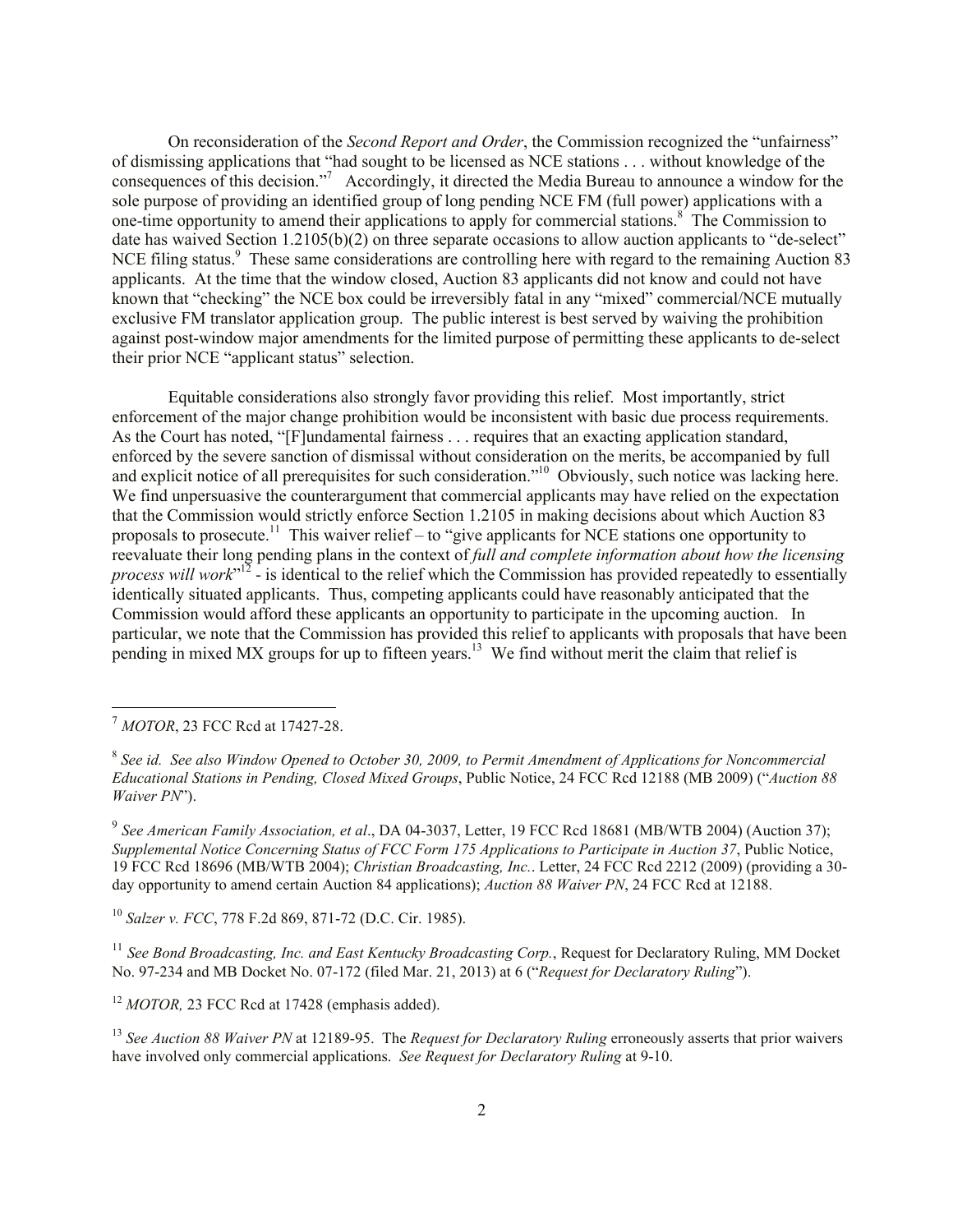unwarranted because NCE applicants should have individually requested "de-selection" earlier.<sup>14</sup> It is simply unfair and unrealistic to fault an applicant for failing to seek a waiver of the rule prohibiting major amendments to its Form 175, especially when the Commission's established practice is to open an allinclusive amendment window for this purpose.

We also reject as misguided the argument that commercial applicants "will be substantially harmed" if mutually exclusive NCE applicants are permitted to de-select their NCE status.<sup>15</sup> This argument conflates the private self-interest of commercial applicants with the benefits of providing all applicants *an*  opportunity to make an informed decision as to whether to participate in a future auction. The public interest is better served by encouraging maximum bidder participation<sup>16</sup> and promoting recovery of the value of auctioned spectrum.<sup>17</sup> We find immaterial the fact that an applicant's clear intention to seek an NCE station can be independently established by its specification of an NCE primary station on the tech box component of its Auction 83 application. Primary station specification and "NCE" filing status selection are equally problematic because applicants made both of these decisions without any understanding of their consequences. For these reasons, we find that a waiver of Section 1.2105(b)(5) is warranted.<sup>18</sup> Accordingly, the applicants identified in Attachment A will be permitted to file major amendments to their Form 175s for the limited purpose of de-selecting their earlier "noncommercial educational" status election during the upcoming window.

*Amendment Filing Procedures:* Attachment A to this Public Notice identifies the Auction 83 applicants for NCE FM translator stations. Applicants must submit a de-selection amendment, in triplicate, with the Commission's Secretary, Marlene Dortch, Office of the Secretary, Federal Communications Commission, 445 Twelfth Street S.W., Room TW-A325, Washington, DC 20054. The amendment must also be emailed to FXshowings@fcc.gov. The de-selection amendment must explicitly state that the applicant had previously applied for an NCE FM translator station in the Auction 83 Filing Window and now seeks to amend its pending Auction 83 application to apply for a commercial FM translator station. An applicant's decision to de-select its earlier NCE status election applies to all of its remaining tech box proposals.

**De-selection amendments must be received by April 17, 2013.** Only applicants for NCE FM translator stations listed in Attachment A will be allowed to amend their Auction 83 application. Amendments for purposes other than applying for a commercial FM translator station will not be accepted

l

<sup>14</sup> *Id.* at 12-13.

<sup>15</sup> *Id.* at 5.

<sup>16</sup> *Implementation of Section 309(j) of the Communications Act – Competitive Bidding*, Second Report and Order, 9 FCC Rcd 2348, 2377 (1994).

<sup>&</sup>lt;sup>17</sup> Elleron Oil Company WVI Partners, Inc., Order, 13 FCC Rcd 17246, 17250 (WTB 1998), citing 47 U.S.C. § 309(j)(3)(C). *Cf. Paging Systems, Inc*., Memorandum Opinion and Order, 25 FCC Rcd 4036, 4055-56 (2010) (observing that while in any particular auction individual bidders may prefer to have fewer competitors and thus a greater chance of winning at lower prices, there is a disparity between bidder objectives and the Commission's, which is to facilitate a more economically efficient assignment of license by increasing auction competition).

<sup>&</sup>lt;sup>18</sup> *See NetworkIP, LLC v. FCC*, 548 F.3d 116, 125-28 (D.C. Cir. 2008) (waiver of a Commission rule is appropriate only if special circumstances warrant a deviation from the general rule and such deviation better serves the public interest).